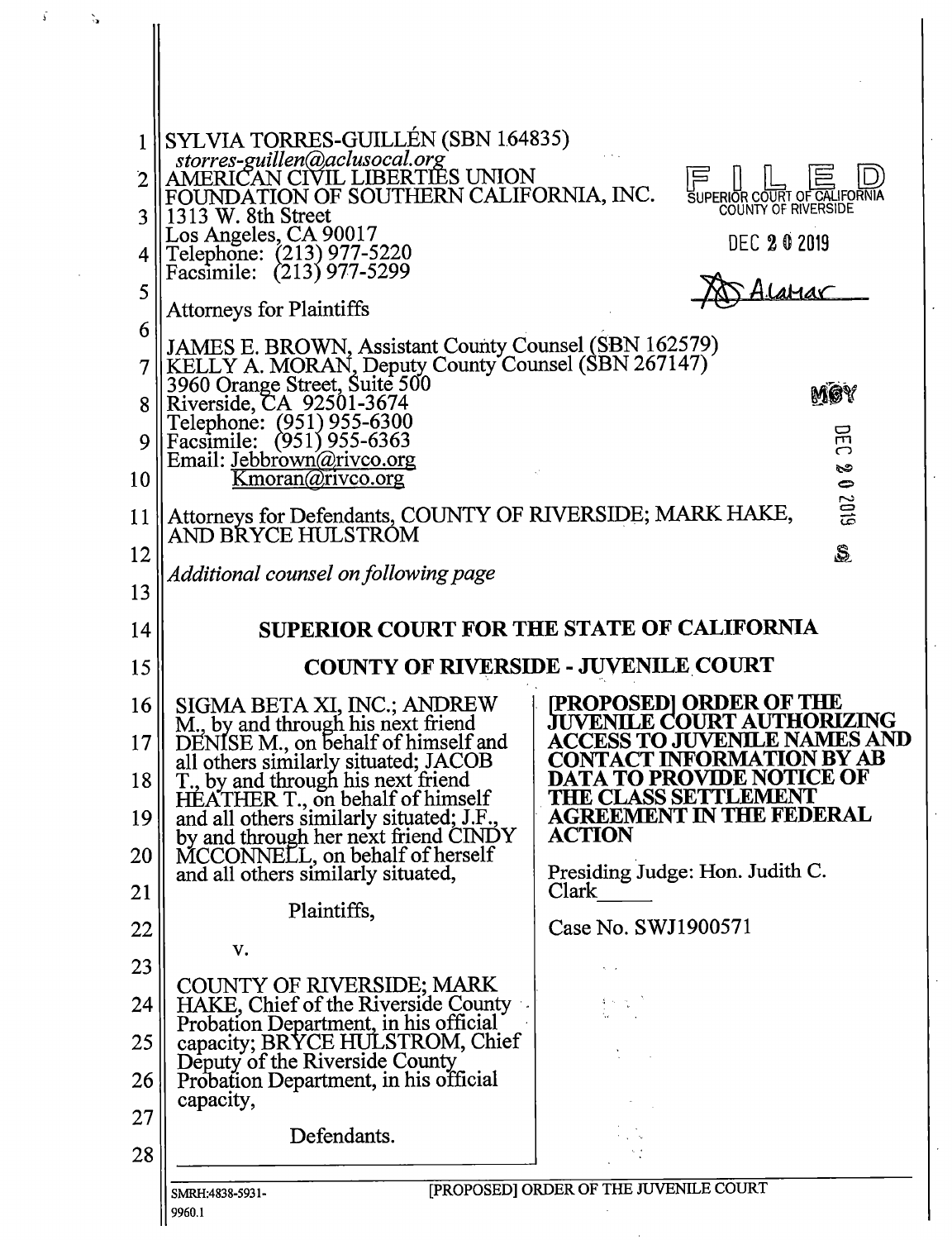| 1              | LINNEA L. NELSON (SBN 278960)                                                      | MOE KESHAVARZI (SBN 223759)<br>mkeshavarzi@sheppardmullin.com                   |
|----------------|------------------------------------------------------------------------------------|---------------------------------------------------------------------------------|
| $\overline{2}$ | Inelson@aclunc.org<br>AMERICAN CIVIL LIBERTIES                                     | ANDREA N. FEATHERS (SBN 287188)<br>afeathers@sheppardmullin.com                 |
| 3              | UNION FOUNDATION OF<br>NORTHERN CALIFORNIA, INC.                                   | SHEPPARD, MULLIN, RICHTER &<br><b>HAMPTON LLP</b>                               |
| 4              | 39 Drumm St.<br>San Francisco, CA 94111                                            | A Limited Liability Partnership                                                 |
| 5              | Telephone: (415) 621-2493                                                          | <b>Including Professional Corporations</b><br>333 South Hope Street, 43rd Floor |
| 6              | DAVID LOY (SBN 229235)<br>davidloy@aclusandiego.org<br>MELISSA DELEON (SBN 272792) | Los Angeles, California 90071-1422<br>Telephone: (213) 620-1780                 |
| $\overline{7}$ | mdeleon@aclusandiego.org                                                           | $(213)$ 620-1398<br>Facsimile:                                                  |
| 8              | <b>AMERICAN CIVIL LIBERTIES</b><br>UNION FOUNDATION OF SAN                         | MICHAEL HARRIS (SBN 118234)<br>mharris@youthlaw.org                             |
| 9              | DIEGO AND IMPERIAL COUNTIES<br>P.O. Box 87131                                      | NATIONAL CENTER FOR<br>YOUTH LAW                                                |
| 10             | San Diego, CA 92138-7131<br>Telephone: (619) 398-4489                              | 405 14th Street, 15th Floor<br>Oakland, CA 94612                                |
| 11             | Facsimile: (619) 232-0036                                                          | Telephone: (510) 835-8098<br>$(410)$ 835-8099<br>Facsimile:                     |
| 12             |                                                                                    | VICTOR LEUNG (SBN 268590)                                                       |
| 13             |                                                                                    | vleung@aclusocal.org<br>AMERICAN CIVIL LIBERTIES UNION                          |
| 14             |                                                                                    | FOUNDATION OF SOUTHERN<br>CALIFORNIA, INC.                                      |
| 15             |                                                                                    | 1313 W. 8th Street<br>Los Angeles, CA 90017                                     |
| 16             |                                                                                    | Telephone: (213) 977-5219<br>Facsimile: (213) 977-5299                          |
| 17             |                                                                                    | <b>Attorneys for Plaintiffs</b>                                                 |
| 18             |                                                                                    |                                                                                 |
| 19             |                                                                                    |                                                                                 |
| 20             |                                                                                    |                                                                                 |
| 21             |                                                                                    |                                                                                 |
| 22             |                                                                                    |                                                                                 |
| 23             |                                                                                    |                                                                                 |
| 24             |                                                                                    |                                                                                 |
| 25             |                                                                                    |                                                                                 |
| 26             |                                                                                    |                                                                                 |
| 27             |                                                                                    |                                                                                 |
| 28             |                                                                                    |                                                                                 |
|                |                                                                                    | -2-<br>[PROPOSED] ORDER OF THE JUVENILE COURT                                   |
|                | SMRH:4838-5931-9960.1                                                              |                                                                                 |

 $\mathbf{a}$ 

 $\frac{1}{4}$